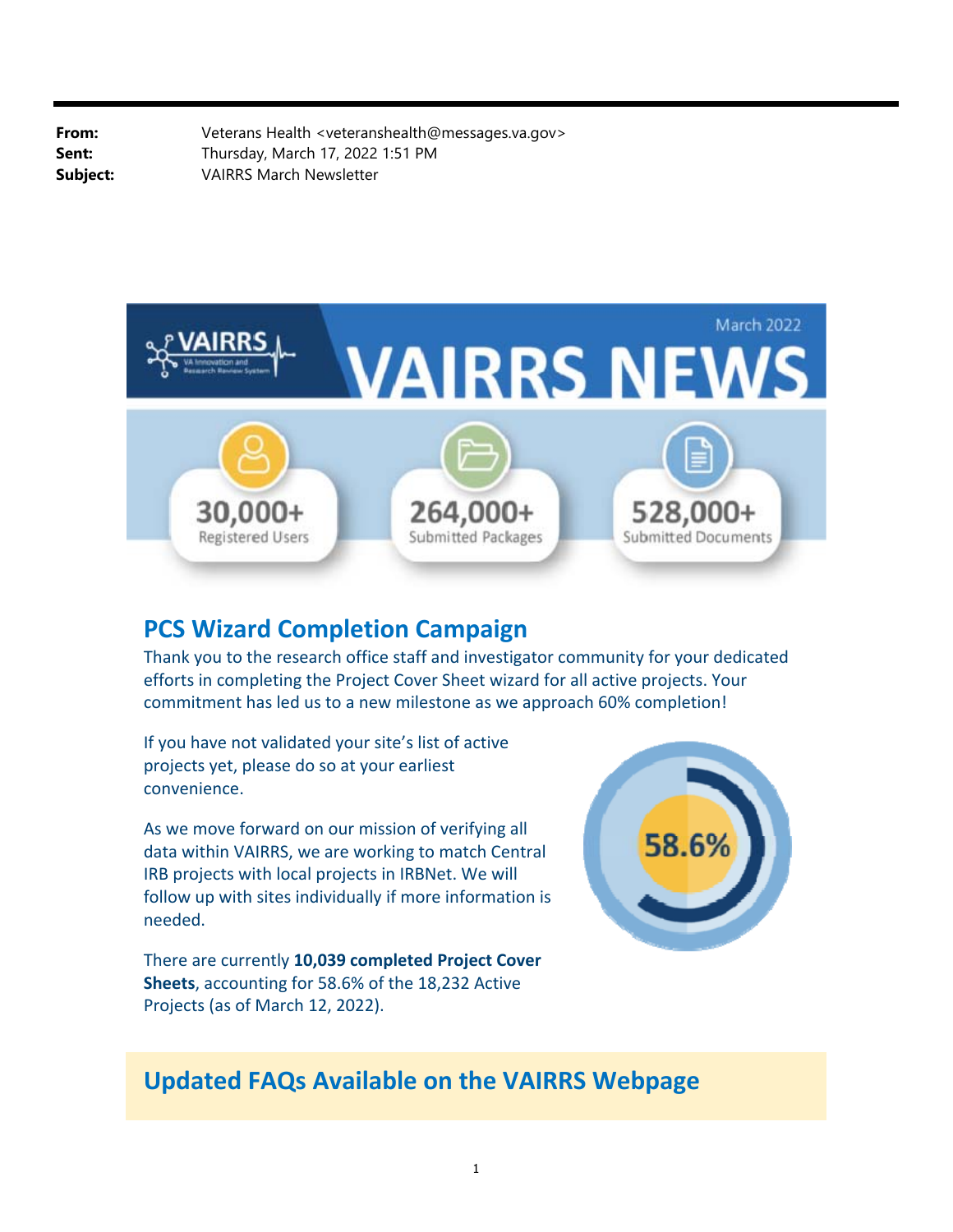**The VAIRRS FAQ webpage is updated to better serve you! We encourage you to use the FAQs as a reference tool for quick, accessible guidance on anything VAIRRS‐ related. Click here to see the new VAIRRS FAQs.**

# **DID YOU KNOW?**

## **Major Updates to the Project Cover Sheet Wizard!**

Find the updated Project Cover Sheet outline in the VAIRRS Toolkit for review. The new PCS will be deployed to the sandbox in the coming weeks. We suggest you take a moment to review the revised outline to ensure research office staff are aware of the upcoming changes. More detail regarding the updates can be found in the VAIRRS Library Updates section below.

## **IRBNet Notification Configuration**

The auto‐generated notifications can be customized for your site. Please contact IRBNet Support at [govsupport@irbnet.org](mailto:govsupport@irbnet.org) for more information.

## **Committee Member Recusal Function**

Recusals can be noted on the Reviews and Minutes page. Under the Voting section, you can add or remove recused committee members, and the recused members will be recorded in the minutes.



## **VAIRRS Strategic Advisory Council**

We are in the process of forming a VAIRRS Strategic Advisory Council (VSAC) that will be responsible for advising the VAIRRS Program on strategic initiatives for 2022 and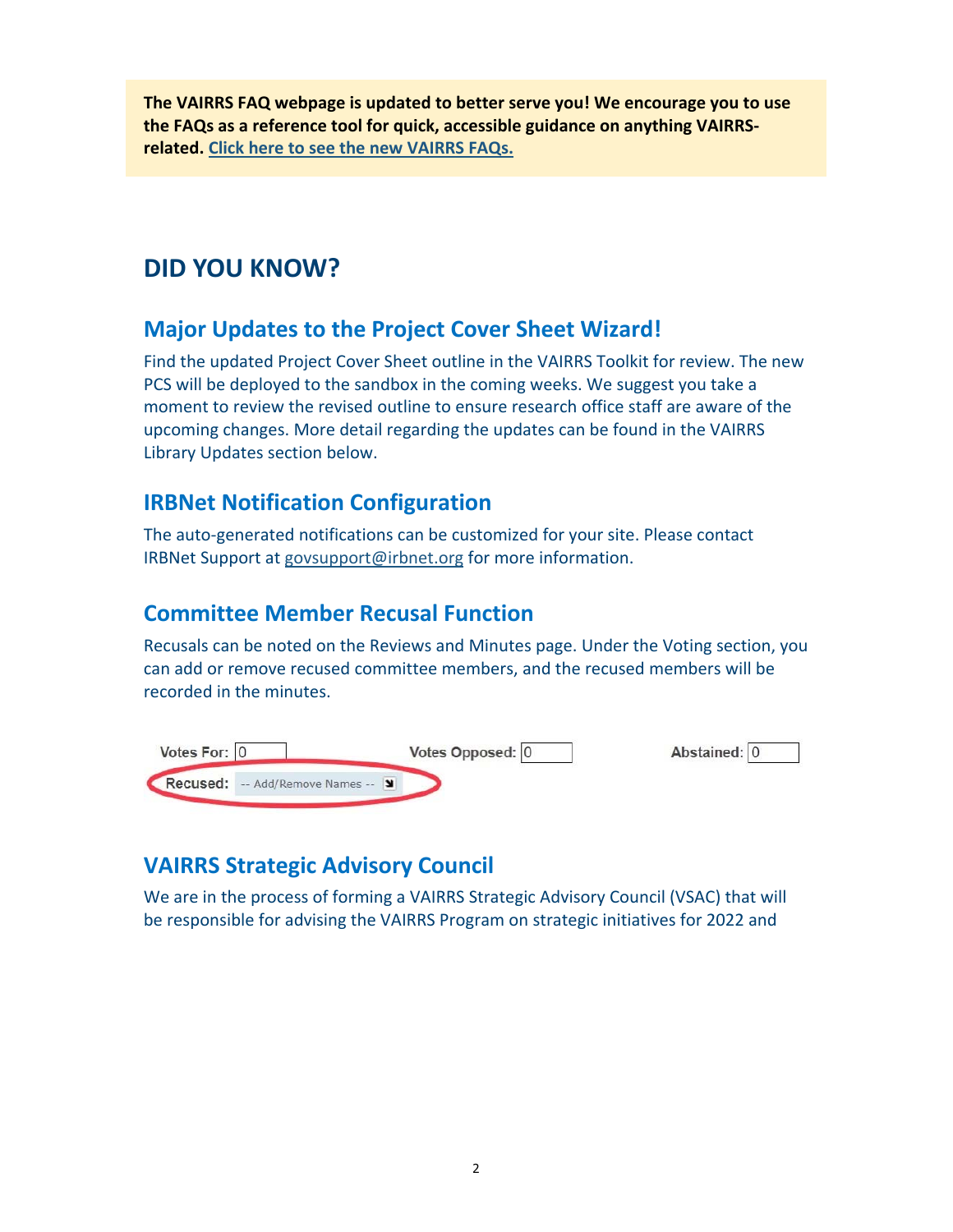

beyond. The goal of the VSAC is to ensure 1) we are meeting the needs of our end‐users and 2) the impact of strategic initiatives on the field are understood and considered prior to implementation. Submit nominations for individuals you recommend to serve on the VSAC through the VAIRRS SharePoint portal: VAIRRS Strategic Advisory Council Nomination

## **Privacy Officer Guidance**

**Central Research Privacy Board (CRPB) Closure:** On December 2, 2021, the Office of Research and Development (ORD) provided a status report to the nine VA sites relying on the CRPB. The referenced email conveyed that a status report would be sent concerning ORD plans for the VA CRPB continuation or closure. The ORD cited CRPB continuation would be contingent on increased utilization of the CRPB. There have been no new submissions to the CRPB since December 2nd. As such, **ORD will close the VA CRPB on May 31, 2022,** in compliance with the Memorandum of Understanding (MOU), Section E, Termination Provisions. **No new applications will be accepted by the CRPB, effective February 23, 2022.** ORD will send formal closure letters to each of the nine sites in May 2022.

## **VAIRRS AMBASSADOR ‐ MILWAUKEE**

**About Milwaukee:** The Clement J. Zablocki VA Medical Center is a moderate‐sized research program with 163 researchers and 178 active projects.

**VAIRRS Experience:** The Milwaukee VAMC launched VAIRRS as a part of Tier 2. Milwaukee conducted two 1‐hour live remote training sessions for researchers and shorter sessions for committee members, all of which were recorded. The center created over 20 short PDF tutorials, addressing specific actions for researchers or committee members. These resources are available on their internal SharePoint site. In addition, the Clement J. Zablocki VAMC designated one staff member as their VAIRRS "guru" and directed users to contact them for individual assistance, creating a more personal, direct support system.

**Proactive Practices:** The VAIRRS "guru" continues to provide one-on-one instruction as needed. Their Translational Research Unit (TRU) team of study coordinators assists researchers who do not have a coordinator to prepare and submit packages. Research office staff frequently email PDF tutorials to researchers to aid with an upcoming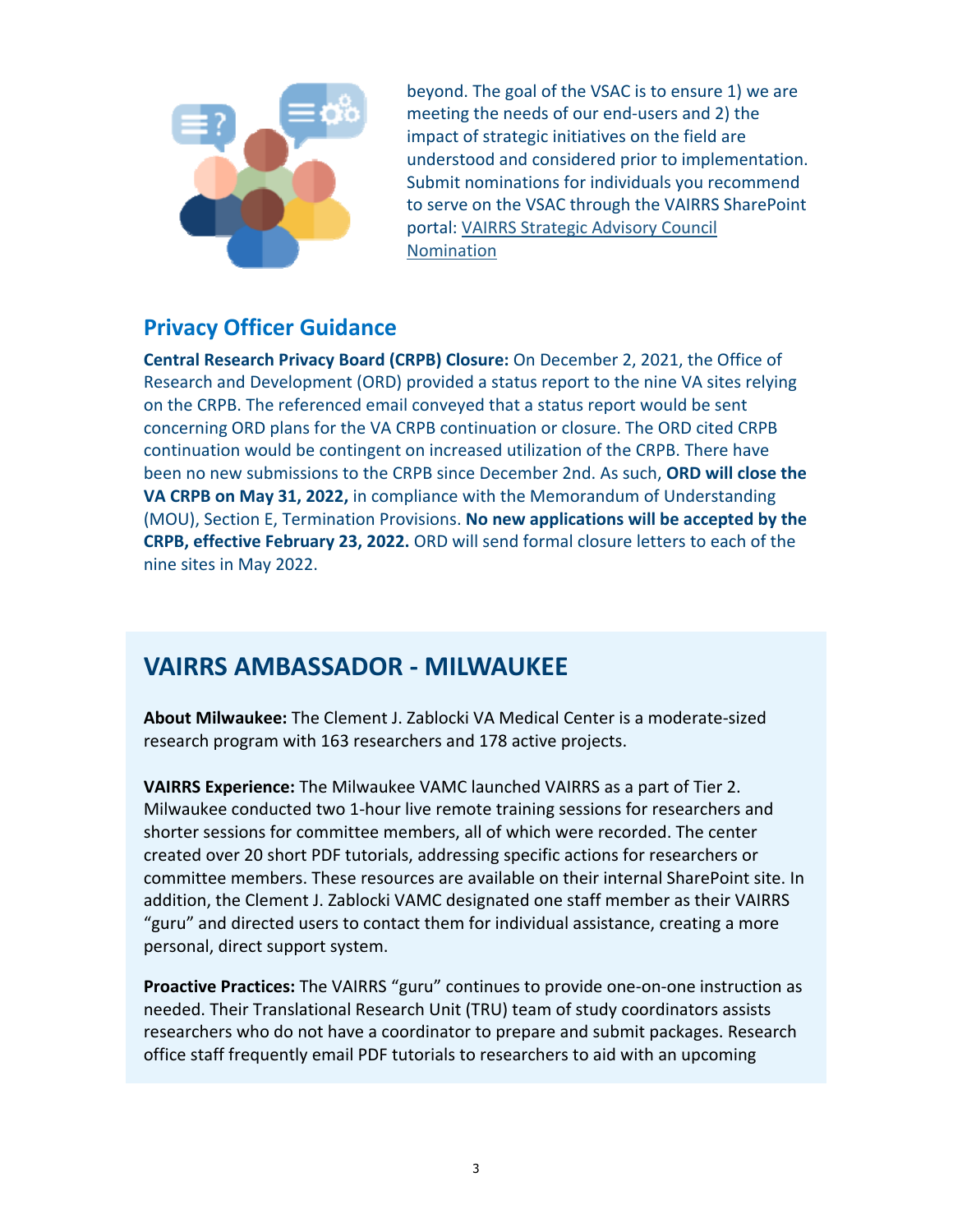submission or package revision. They also have created instructional documents by submission type in each committee library in IRBNet.



#### **The Milwaukee Team!**

 Grants Manager), Shelley Baumgardt (IACUC/Safety Coordinator) **(Left to right):** Susan Ahlf (IRB Administrator), Christine Wurm (IRB/R&DC Coordinator), Carlos Marquez (IRBNet Support/VA

## **VA CENTRAL IRB**

| CENTING THE (CINE) I ROJECT ACCESS |                                                                                                                                                                                                    |                                                                                                                                                                                    |  |  |  |
|------------------------------------|----------------------------------------------------------------------------------------------------------------------------------------------------------------------------------------------------|------------------------------------------------------------------------------------------------------------------------------------------------------------------------------------|--|--|--|
| Role                               | <b>Type of access required</b>                                                                                                                                                                     | Where to request access                                                                                                                                                            |  |  |  |
| PISC and<br>PISC study<br>team     | The PI "owns" the PISC IRBNet project<br>and should have ownership of each<br>project where they are named as the<br>PI. The PI is responsible for sharing the<br>project with study team members. | Contact the CIRB if the PI does not have access to the<br>project. Study team members must contact the PI to be<br>granted access.                                                 |  |  |  |
| LSI and LSI<br>study team          | The LSL "owns" the local site's IRBNet<br>project and should have ownership of<br>the LSI project. The LSI is responsible<br>for sharing the project with LSI study<br>team members.               | Contact the CIRB if the LSI does not have access to the<br>LSI's project. LSI study team members must contact the<br>LSI to be granted access.                                     |  |  |  |
| Local Site<br>Liaison              | The Local Site Liaison should have<br>access to PISC and LSI projects at their<br>facility.                                                                                                        | Contact your facility's local research office and request<br>access to IRBNet for PISC and LSI projects. The local<br>research office can submit the request to IRBNet<br>Support. |  |  |  |

### **CENTRAL IRB (CIRB) PROJECT ACCESS**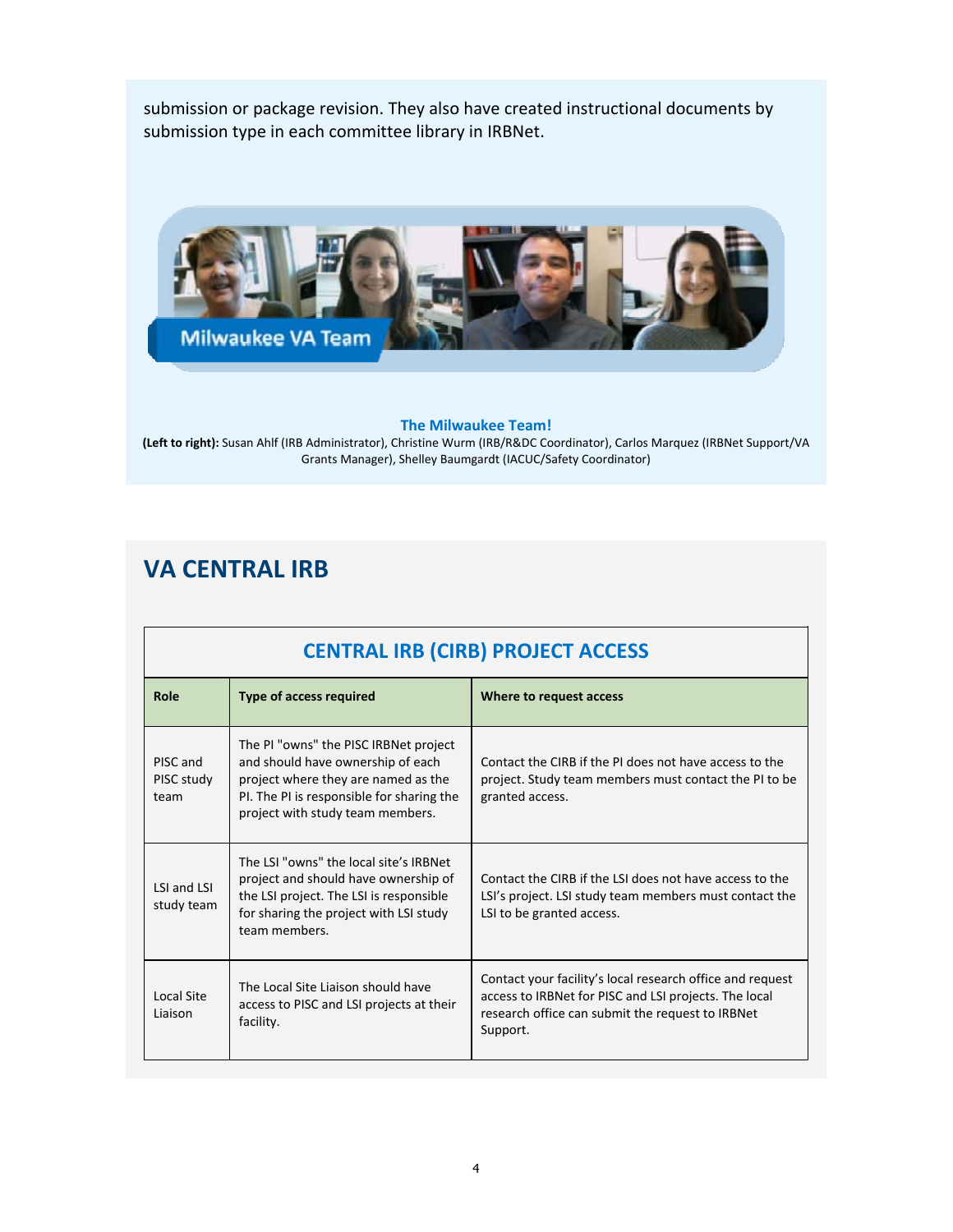| Research<br>Compliance<br>Officer | The Research Compliance Officer<br>should have access to PISC and LSI<br>projects at their facility.                                                                                                                                                                                                                                   | Contact your facility's local research office and request<br>access to IRBNet for PISC and LSI projects. The local<br>research office can submit the request to IRBNet<br>Support.                                                                                                                                                                                                                                                                               |
|-----------------------------------|----------------------------------------------------------------------------------------------------------------------------------------------------------------------------------------------------------------------------------------------------------------------------------------------------------------------------------------|------------------------------------------------------------------------------------------------------------------------------------------------------------------------------------------------------------------------------------------------------------------------------------------------------------------------------------------------------------------------------------------------------------------------------------------------------------------|
| Local<br>Research<br>Office       | The local research office should have<br>access to all CIRB projects at their site.<br>In some cases, where the active<br>project was uploaded when the CIRB<br>transitioned to IRBNet, the research<br>office may not have access to the<br>project if the CIRB shell has not been<br>submitted through the local research<br>office. | Contact the CIRB if the research office identifies a CIRB<br>project to which they do not have access. The CIRB will<br>submit the project to the local research administration<br>workspace to grant access. The VAIRRS Team is<br>identifying all duplicate projects with a local version<br>and CIRB shell. Each site will be notified of the<br>duplicate projects, along with the IRBNet IDs and<br>whether the projects are candidates for reconciliation. |

### **VA CENTRAL IRB QUARTERLY WEBINAR**

**Topic:** Duplicate Project Reconciliation

**Purpose:** Discuss project reconciliation process for local Central IRB projects with a duplicate Central IRB project shell in IRBNet.

**Date:** Thursday, March 31, 2022

**Time:** 2:00 ‐ 3:00 PM (EDT)

**Target Audience**: Research Office Staff, Investigators, Study Team Members

#### **CLICK HERE TO REGISTER!**

## **LEARNING CORNER**

The Office of Research Protections, Policy, and Education (ORPP&E) is hosting a webinar: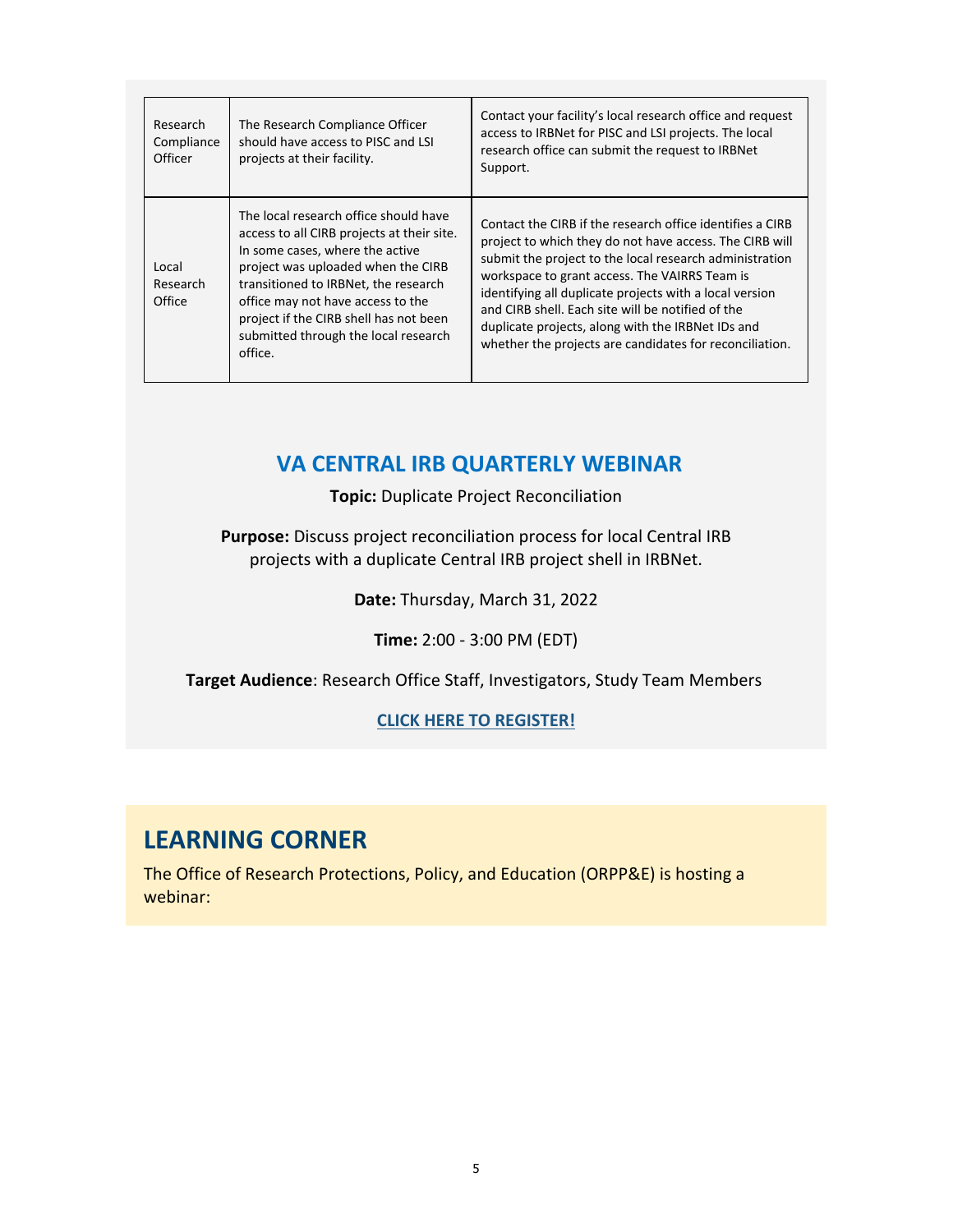**Topic:** VAIRRS Monthly Webinar: Tracking Projects Across Multiple Committees (Presented by VAIRRS January Ambassador ‐ VA Boston Health Care System)

**Date:** Tuesday, March 22, 2022

**Time:** 2:00 ‐ 3:00 PM (EDT)

**Purpose:** Provide expert advice, training, demonstration and/or direction to the VA research community regarding the various topics around the VAIRRS transition



**Lead Presenters:** Carole Palumbo and Angie Foster

**Target Audience:** IRB members, research office staff, compliance officers, investigator and study team members, and research committee members (IRB; safety; animal; and R&D Committee)

#### **CLICK HERE TO REGISTER!**

*\*We suggest you log on using Google Chrome or Microsoft Edge.*

# **VAIRRS Library Update**

There have been a few modifications made to the following items:

## **Project Cover Sheet**

- New questions for Cerner access
- COI response options updated
- Research Topic Areas
- Additional instructions and navigation tools

### **2.0A Determinations Request**

- Removed options for pregnant women and non-Veterans
- Removed target dates

### **R&DC Forms**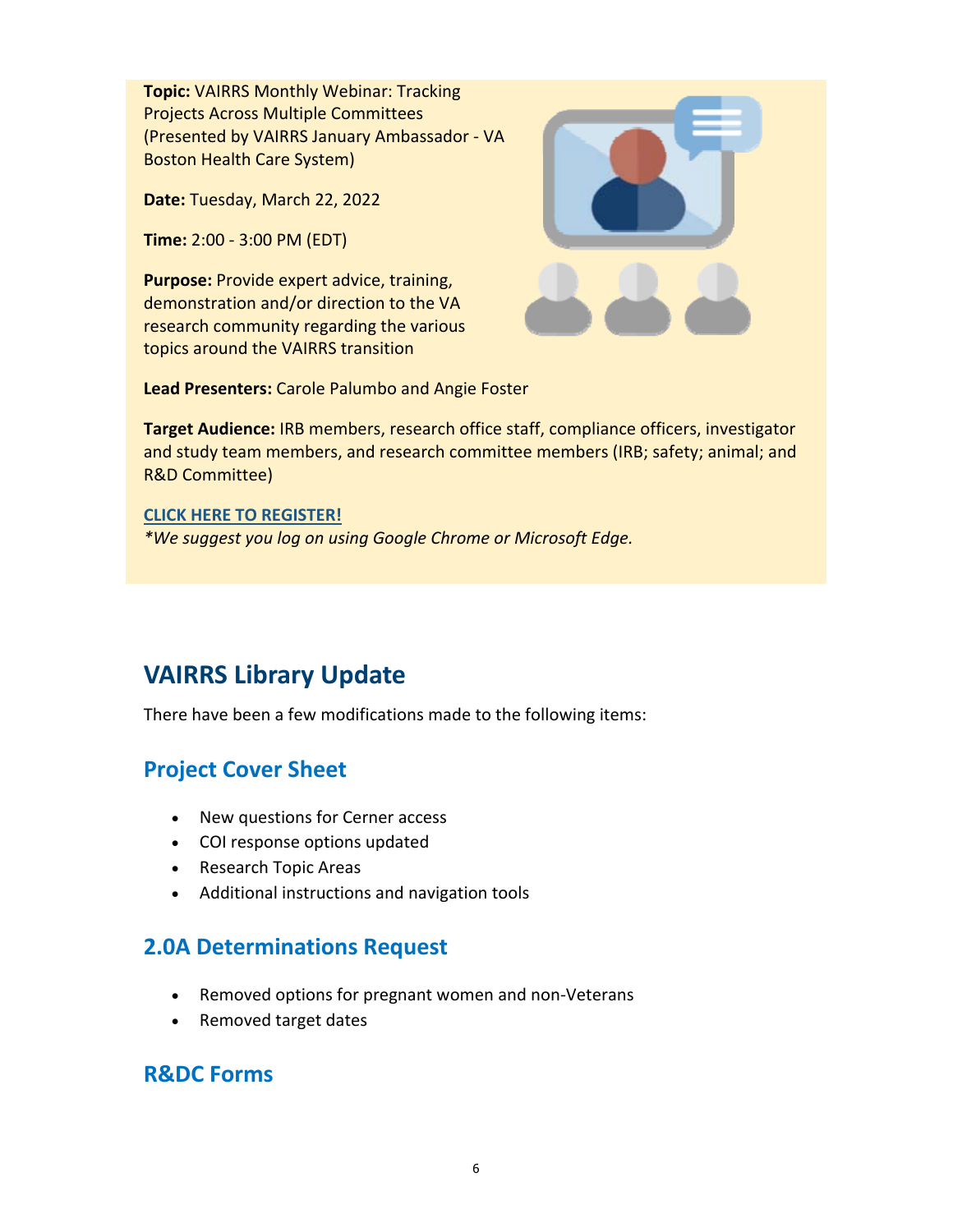• The R&DC forms have been upgraded to Adobe fillable forms. The forms are available in the VAIRRS Toolkit and will be posted to IRBNet on **March 18th**.

## **IRBNet Wizards ‐ "Back to Basics"**

#### **Unlocking/Locking Packages**

The following matrix outlines the scenarios when a package should be unlocked. It is important to remember that unlocking a package allows for changes to the submitted study documents. It is advised that packages only be unlocked before review. If the package has been assigned to a reviewer, further revisions should be submitted in a subsequent package.

| <b>Scenario</b>                                                                                                                                                                                                                                                                        | <b>Suggested Action</b>                                                                                                                                                                                      | <b>Why This Action?</b>                                                                                                                                                                                                                                                                                                                                                                           |  |  |  |
|----------------------------------------------------------------------------------------------------------------------------------------------------------------------------------------------------------------------------------------------------------------------------------------|--------------------------------------------------------------------------------------------------------------------------------------------------------------------------------------------------------------|---------------------------------------------------------------------------------------------------------------------------------------------------------------------------------------------------------------------------------------------------------------------------------------------------------------------------------------------------------------------------------------------------|--|--|--|
| While conducting an<br>administrative review in the<br><b>Research Administration</b><br>workspace, the administrator<br>identifies an issue with the<br>submission package that requires<br>revisions by the study team.                                                              | Unlock the package and request<br>updates within the same package.                                                                                                                                           | Unlocking the package is the<br>appropriate action because the<br>package has not been assigned to a<br>reviewer. A board member has not<br>reviewed the study documents,<br>and therefore, revisions to<br>submitted documents within the<br>same package are acceptable.                                                                                                                        |  |  |  |
| While conducting a regulatory pre-<br>review in the board workspace,<br>the administrator identifies an<br>issue with the package that<br>requires revisions by the study<br>team. The reviewer has not been<br>assigned and the package has not<br>been submitted to multiple boards. | Unlock the package and request<br>updates within the same package.                                                                                                                                           | Unlocking the package is the<br>appropriate action because the<br>package has not been assigned to a<br>reviewer. A board member has not<br>reviewed the study documents,<br>and therefore, revisions to<br>submitted documents within the<br>same package are acceptable.<br>There is no potential conflict with<br>other boards as the package has<br>not been submitted to multiple<br>boards. |  |  |  |
| While conducting a regulatory pre-<br>review in the board workspace,<br>the administrator identifies an<br>issue with the package that<br>requires revisions by the study<br>team. The reviewer has not been                                                                           | The administrator must reference<br>the All Reviews page to determine<br>whether the package is currently<br>under review at multiple<br>boards. Packages sent to multiple<br>boards should not be unlocked. | Unlocking a package will impact all<br>boards where the package is under<br>review. For instance, if a package is<br>under review at the SRSS and IBC,<br>unlocking the package in the IBC<br>workspace will also unlock the                                                                                                                                                                      |  |  |  |

### **UNLOCKING/LOCKING MATRIX**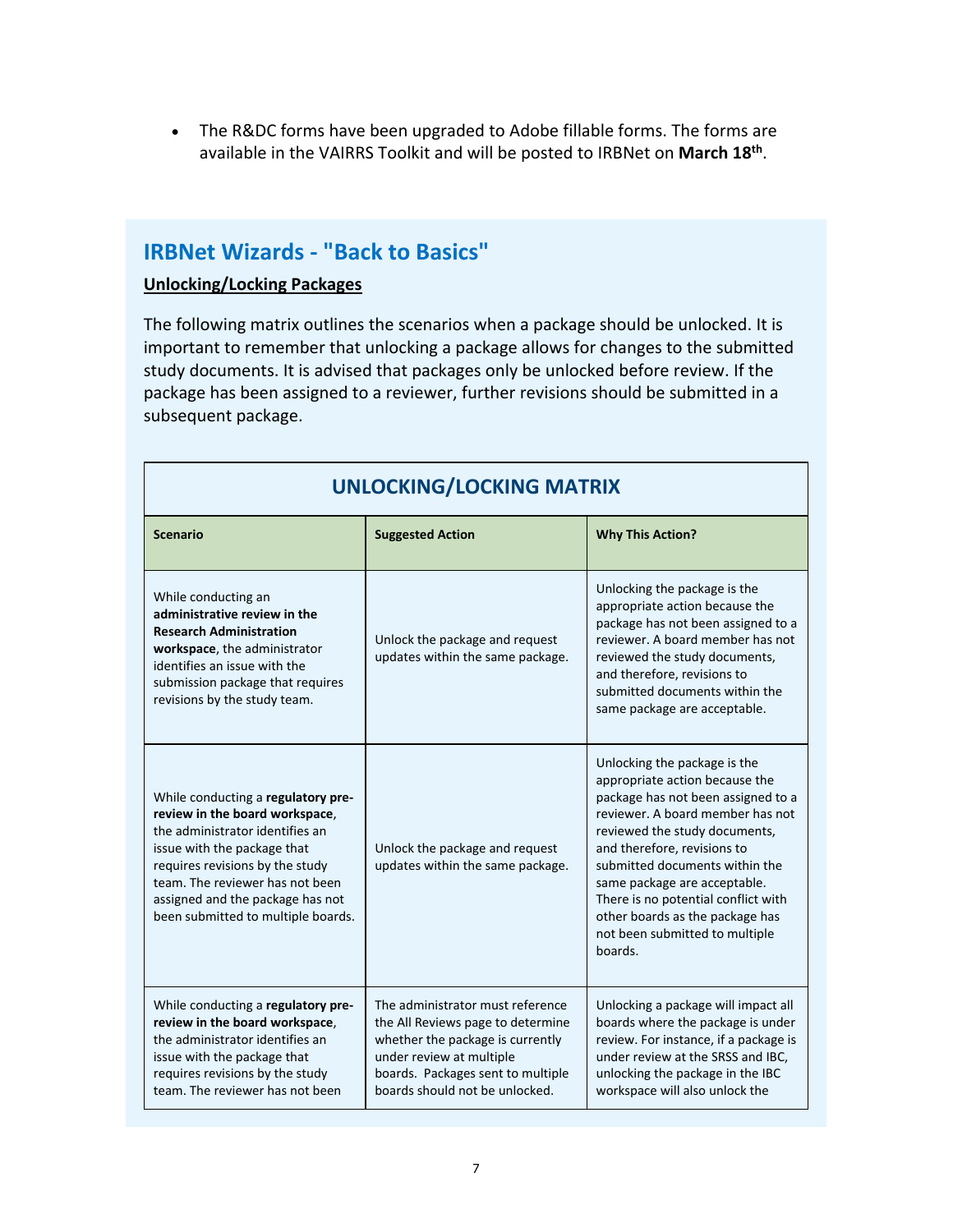| assigned; however, the <b>package</b><br>has been submitted to multiple<br>boards.                                                                     | Instead, request a new package be<br>submitted with the required<br>revisions.                                                                                                                                                                                                            | package in the SRSS workspace. To<br>maintain integrity of the submitted<br>package and an accurate document<br>history, revisions should be<br>submitted in a new package.                                                                                                                                                                                                                                                                                                                                                                                                                                                                                                                                               |
|--------------------------------------------------------------------------------------------------------------------------------------------------------|-------------------------------------------------------------------------------------------------------------------------------------------------------------------------------------------------------------------------------------------------------------------------------------------|---------------------------------------------------------------------------------------------------------------------------------------------------------------------------------------------------------------------------------------------------------------------------------------------------------------------------------------------------------------------------------------------------------------------------------------------------------------------------------------------------------------------------------------------------------------------------------------------------------------------------------------------------------------------------------------------------------------------------|
| During the committee member's<br>review or board meeting, an issue<br>was identified with the package<br>that requires revisions by the study<br>team. | 1) Record reviewer comments<br>and/or board comments<br>2) Record action as "Modifications<br>Required" or "Information<br>Required"<br>3) Request new package with<br>revisions<br>4) Instruct study team to select the<br>Follow-Up/Response submission<br>type for the revised package | The versioning feature within<br>IRBNet is designed to work<br>alongside the Unlock/Lock feature.<br>If a package is unlocked after board<br>member review, the version<br>history is not captured. Further, it<br>becomes difficult to ascertain<br>which documents have been<br>revised or replaced. The system is<br>designed so that if the board<br>requires modifications, then those<br>changes should be submitted in a<br>new package. The new package can<br>then be shared with the reviewers<br>and they can track it in their queue.<br>Board members may view all<br>documents submitted for a project<br>in the Designer page or on the<br>Submission Detail page by selecting<br>"All Project Documents." |

## **IRBNet TOPICS**

*Action: You Spoke, We Listened* 

## **CONCERN: Lack of Project Cover Sheet Instruction**

The Project Cover Sheet was initially developed with the intent for all questions and response options to be self‐explanatory. We have received feedback that a companion guide is required to assist investigators in completing the wizard.

## **SOLUTION: Wizard Guide and Updated PCS**

In addition to the recently published **Wizard Guide**, the PCS is under development to include various instructional and navigational tools. We expect the revised wizard to be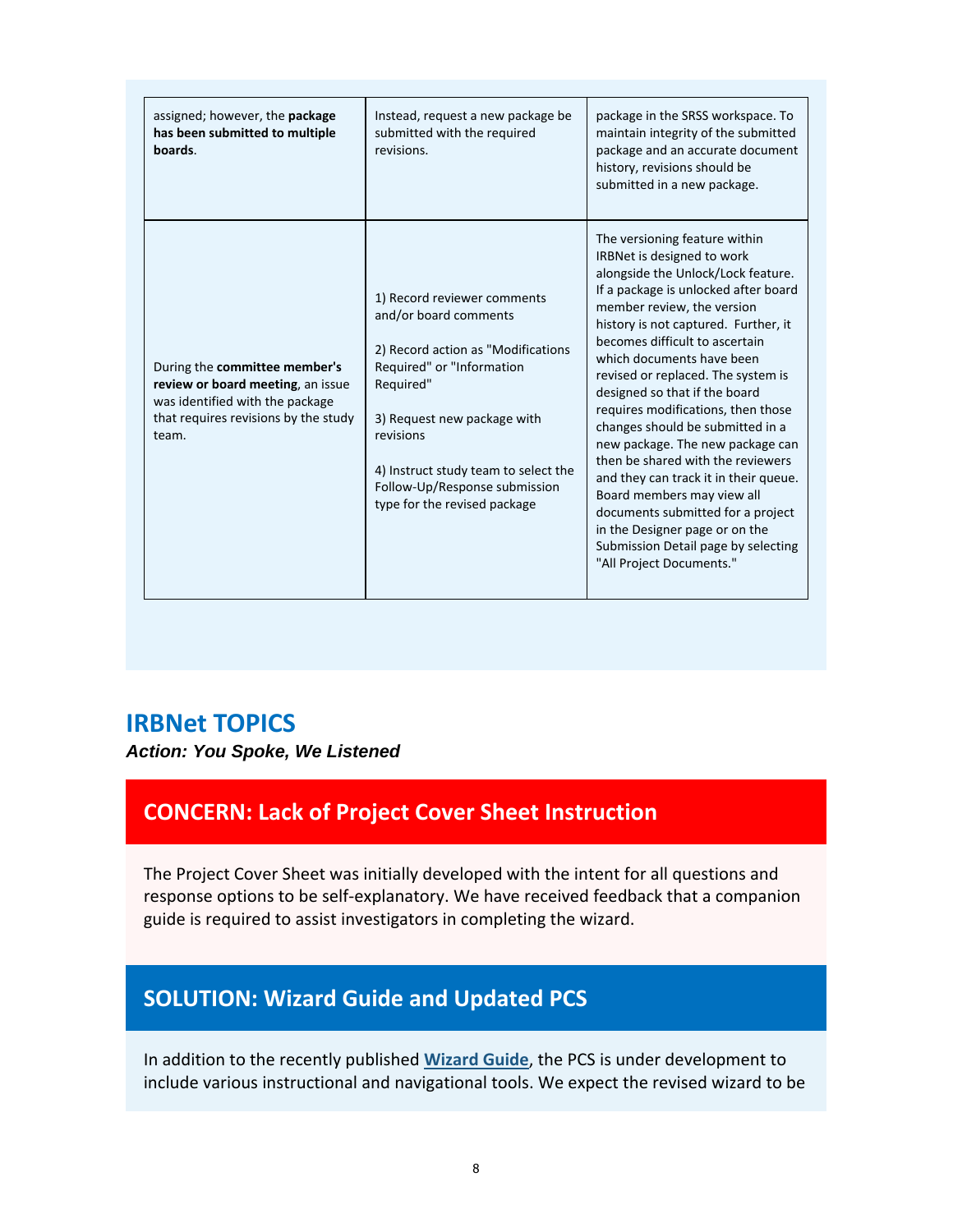published in early April. In the meantime, you may review the additional instructions and tools in the revised PCS outline posted to the VAIRRS toolkit.

# **HELP DESK AND TEAM RESOURCES**

IRBNet support is available at [govsupport@irbnet.org](mailto:govsupport@irbnet.org) for technical issues and questions related to IRBNet. For regulatory questions or questions about processes subject to regulatory guidance, visit the ORD FAQs page and use the search tools to find the answer. For VAIRRS-specific questions, please refer to the new VAIRRS FAQs page. For further assistance, email [VAIRRS@va.gov.](mailto:VAIRRS@va.gov) The VAIRRS User Group Listserv is also available if you would like to reach out to other users. Email the VAIRRS team to be added to the listserv.

Training resources and the VAIRRS Toolkit are available on the VAIRRS SharePoint portal.

The **VAIRRS Change Control Board** meets monthly to review requested changes and potential new forms and letter templates. Please submit your suggestions to [VAIRRS@va.gov.](mailto:VAIRRS@va.gov)

*Reminder: It is expected that all VAIRRS sites will use the standard library and supplement with local forms as necessary. The Project Cover Sheet and IRB Information Sheet wizards must be completed at the following study event as soon as possible.*

# **LOOKING AHEAD**

- **BLR&D Eligibility Program Transitions to VAIRRS**
- **VAIRRS Field Strategic Advisory Group Kickoff**
- **RCO and COI Workspace Update**
- **TMS Integration Update**

Thank you, *VAIRRS Program Team*